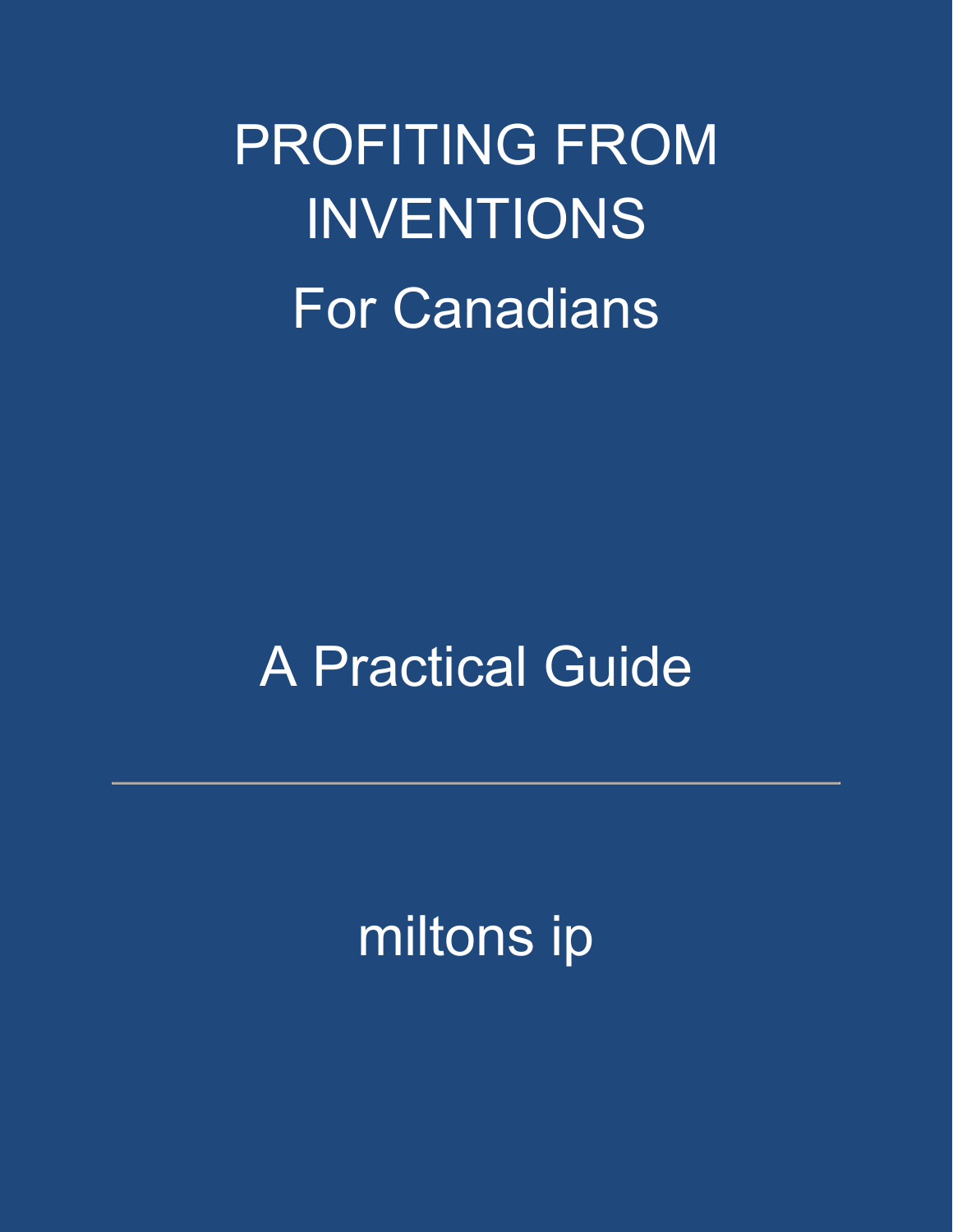# **Table of Contents**

| Keep It Secret by Using Non-disclosure Agreements5        |  |
|-----------------------------------------------------------|--|
|                                                           |  |
| Utility Patents v. Design Registrations (Design Patents)6 |  |
|                                                           |  |
|                                                           |  |
|                                                           |  |
|                                                           |  |
|                                                           |  |
|                                                           |  |
| Going without patents & abandoning provisionals 13        |  |
|                                                           |  |
|                                                           |  |
|                                                           |  |
|                                                           |  |
|                                                           |  |
|                                                           |  |
|                                                           |  |
|                                                           |  |
|                                                           |  |
|                                                           |  |
|                                                           |  |
| The Difference Between Customers and End Users 22         |  |
|                                                           |  |
|                                                           |  |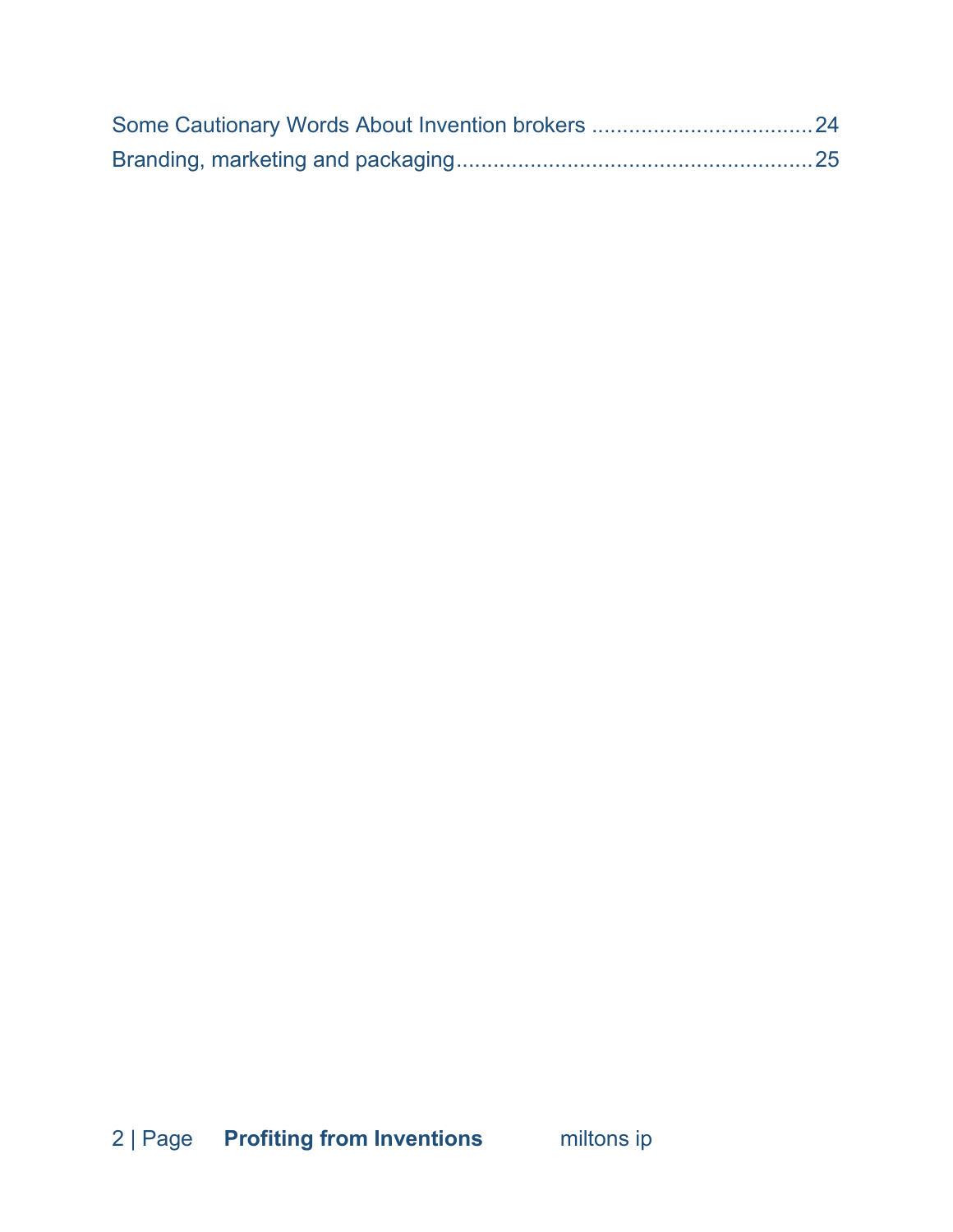# Profiting from Inventions for Canadians.

A successful invention can be extremely valuable.

However, all of that value can be lost unless you are careful.

Moreover, inventions do not 'sell themselves' (people do not beat a path to the door of the inventor of the next mousetrap).

Making money from an invention requires care, thought, skill, effort, and luck. However, with a little bit of research and planning you can vastly improve your chances and reduce the risk of a painful or expensive disaster.

The amount of information that an inventor needs to research and learn can seem overwhelming. Furthermore, a lot of the information available is not terribly good, and very little of it is focused on the needs of Canadians.

# Who is this guide for?

This guide is intended to provide a framework for Canadian inventors in almost any field.

Whether you are a backyard tinkerer or a university professor, and whether your invention is a new game, household product, or industrial device, computer, or pharmaceutical, the general principles in this guide will help you achieve your goals faster at less cost.

However, with some care and diligence it is possible to learn what you need to know, and in particular, so that you can engage trusted experts to assist you on an 'as needed' basis. Smart inventors do not try to do everything themselves; smart inventors know how to get the right expert help at reasonable cost.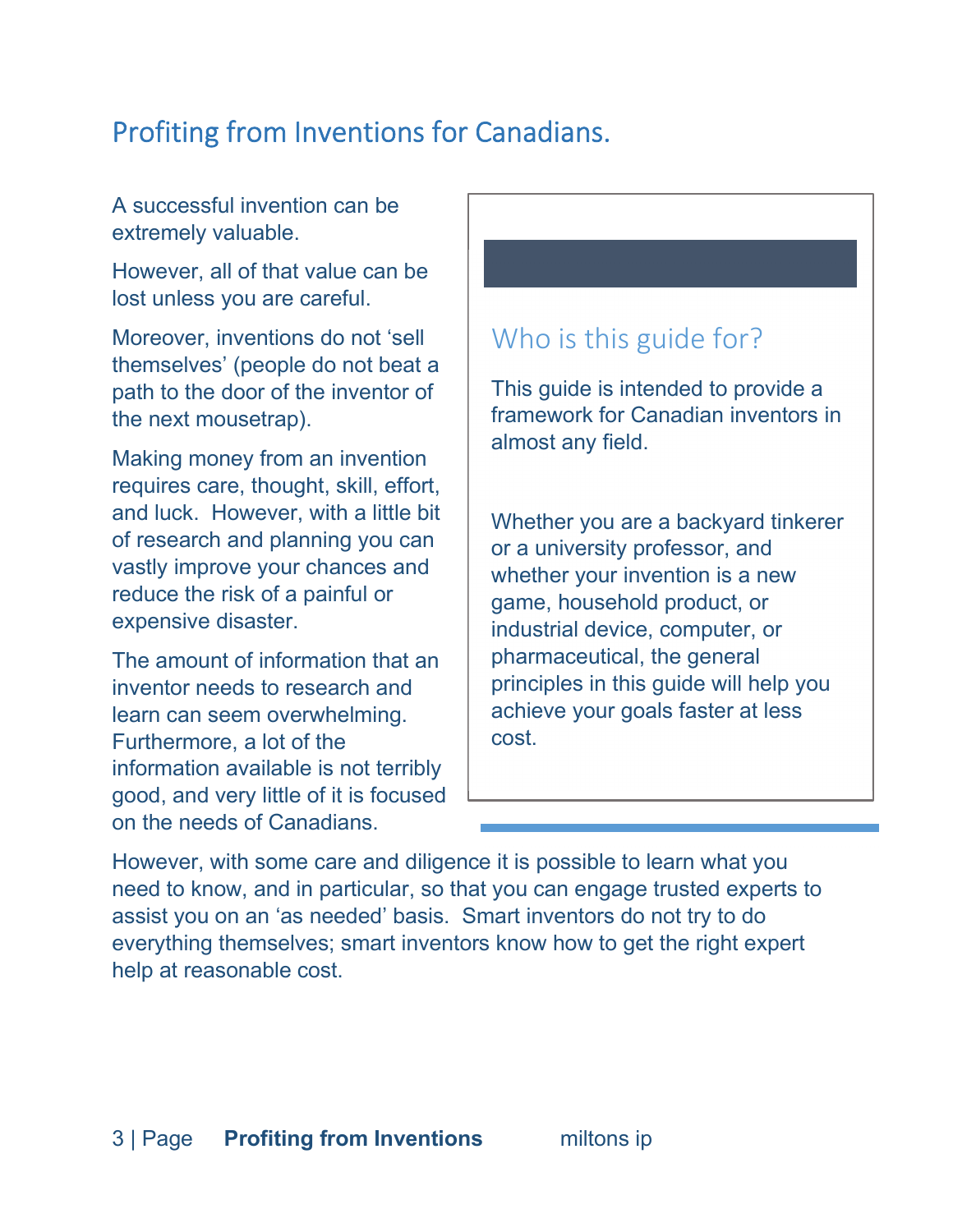# You do not need to invent to be successful

Many great businesses grow without an invention.

A successful business with no core 'invention' can still grow rapidly because of good service, although sometimes they do have an **innovative** approach to great service (think WalMart, Costco, Staples …). *Our business has grown rapidly because we have been innovative in our thinking about IP services as a business but this does not mean we have made 'inventions'.*

Innovation is broader than invention and plays an enormous role in business success. However, this eBook is only about a narrower concept: how to make money from an actual invention.

## Invent Something Worthwhile

#### First, you need an invention.

Second, that invention must be 'worth something'.

The most valuable inventions are not necessarily the 'sexiest' or most high profile. The most valuable inventions often solve existing problems for existing businesses. While it is always nice to invent something that is 'fun' or 'cool' the most valuable inventions often save people time or money or both.

While you cannot come up with inventions on demand, you can increase your chances of inventing something worthwhile by focusing your energies. You are much more likely to invent if you have an active problem-seeking and problem-solving mindset. If you seek out areas of waste or inefficiency or unnecessarily high cost, and then actively seek to find ways to do these things *better, faster or cheaper* (either by yourself, or with others) you will vastly increase your chances of making a useful invention.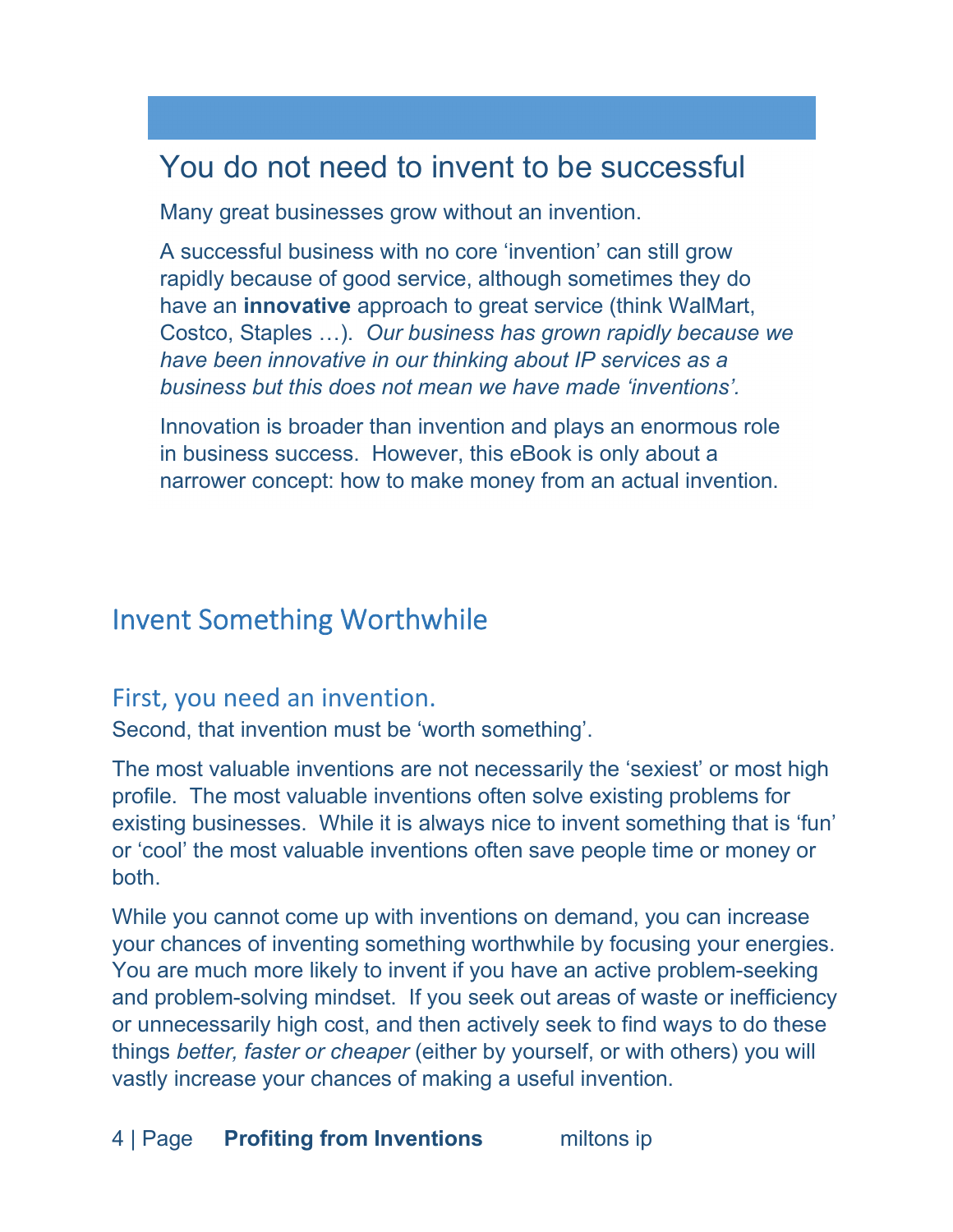## Protect It

It may be possible to make money from your invention without protecting it, but the decision to not protect the idea and disclose it to the public should only be taken with care after full deliberation. Therefore, you should start by keeping the invention secret and only disclosing it when you have taken proper safeguards.

#### Keep It Secret by Using Non-disclosure Agreements

Obviously you can keep your invention secret simply by not telling anyone about it, but that is of limited long term value – every successful inventor gets help along the way from a team of people.

The first tool for retaining an invention in confidence is to use a Confidentiality Agreement otherwise known as a Non-disclosure Agreement (often abbreviated as "an NDA").

A good NDA can be a very simple document. The key requirements are the NDA should:

- Be in writing.
- Clearly identify both the discloser and the recipient of information;
- Contain clear promises by the recipient:
	- $\circ$  To keep the information received confidential, and,
	- o Not to use the information received except for the purpose of working with the discloser
- Be signed by the recipient of the information, and if possible, by you, the discloser.

You should get an NDA signed with each and every person who does not owe you a duty of confidence as a fiduciary that you disclose your invention to, until you either a) file a patent application, or b) decide that you are not going to keep your invention secret or patent it.

Keep your signed NDAs in a proper filing system so that you can find them later.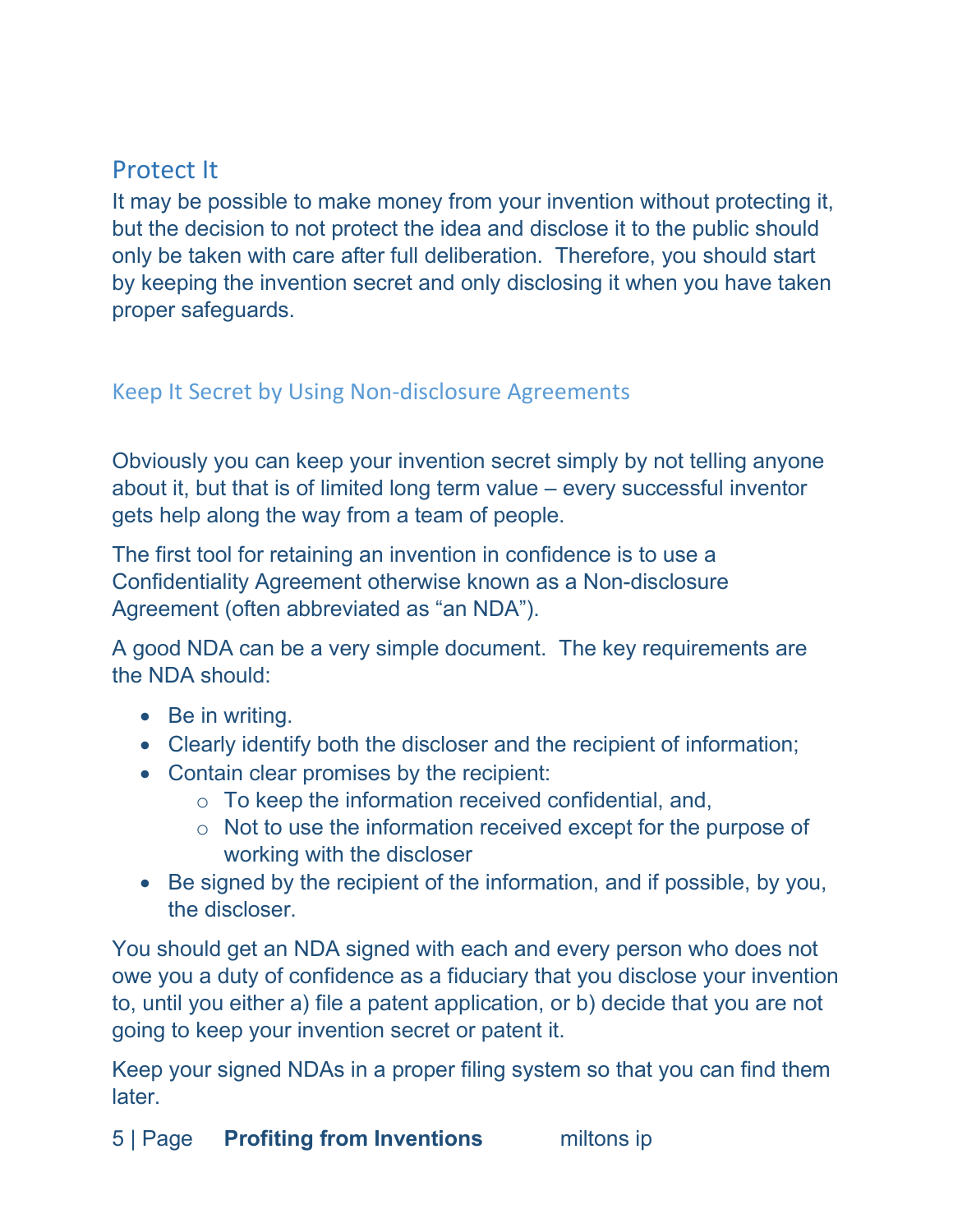# Figure out if it can be protected

Not all ideas, even brand new ideas, can be protected. Whether your idea can be protected requires an understanding of the nuances of intellectual property law.

Note: even if your idea can be protected, whether it is worthwhile to spend money protecting it is a different matter. This is discussed below.

#### Utility Patents v. Design Registrations (Design Patents)

It is important to understand the differences between Utility Patents and Deign Patents (which are called "Industrial Design Registrations" in Canada and Europe, and "design patents" in the United States).

Design protection:

- Is quite affordable (approximately \$2,000 per design per country)
- Is "country by country" protection
- Has similar rules related to "novelty" and "grace periods" as apply to utility patents (see below)

## Design Protection.

Design protection is used to protect *the non-functional, aesthetic features of an item*. In other words, it protects "the look". If you have designed something that looks "cool", and the look will distinguish your product from competitors' then you should consider design protection. Design patents are particularly useful for consumer products, and thus things like furniture, and household appliances.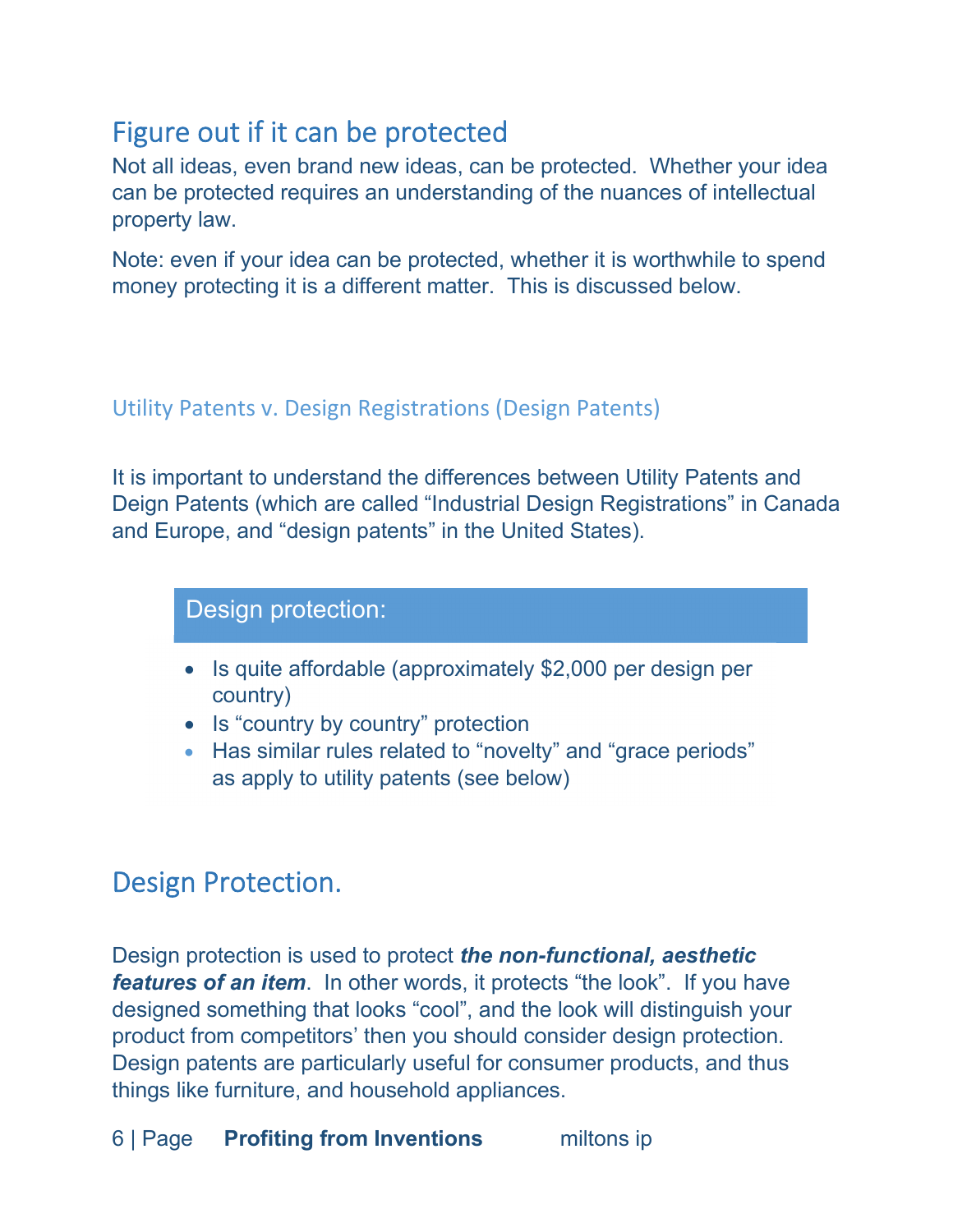Generally, more designers and innovators should be considering design protection. If you work in a field that involves tangible physical products, and the basic concept has been around for some time but you design a new better-looking model, then you should think of design protection. This applies whether you are designing new boats, cars, appliances, furniture, or housewares, to name just a few categories where designs can be really useful.

# Utility Patents

A utility patent can cover an invention related to a product, system, method, process, or method of manufacture. Generally we think of patents protecting new 'things', although they can equally be used to protect a new the way of making something, or a new part or component of a bigger 'thing'.

The essence of the patent bargain is that you must disclose your invention to the public in your patent application. In exchange, if your patent is granted (after you have made the disclosure) the allowed patent is a monopoly right to control the invention for 20 years.

## The criteria for patentability

Only certain things are patentable and many great 'improvements' are not.

Utility patents are a means to protect 'new and not-obvious inventions'. Note that there are two key requirements.

- 1. The invention must be new. If has been invented before it is not patentable.
- 7 | Page **Profiting from Inventions** miltons ip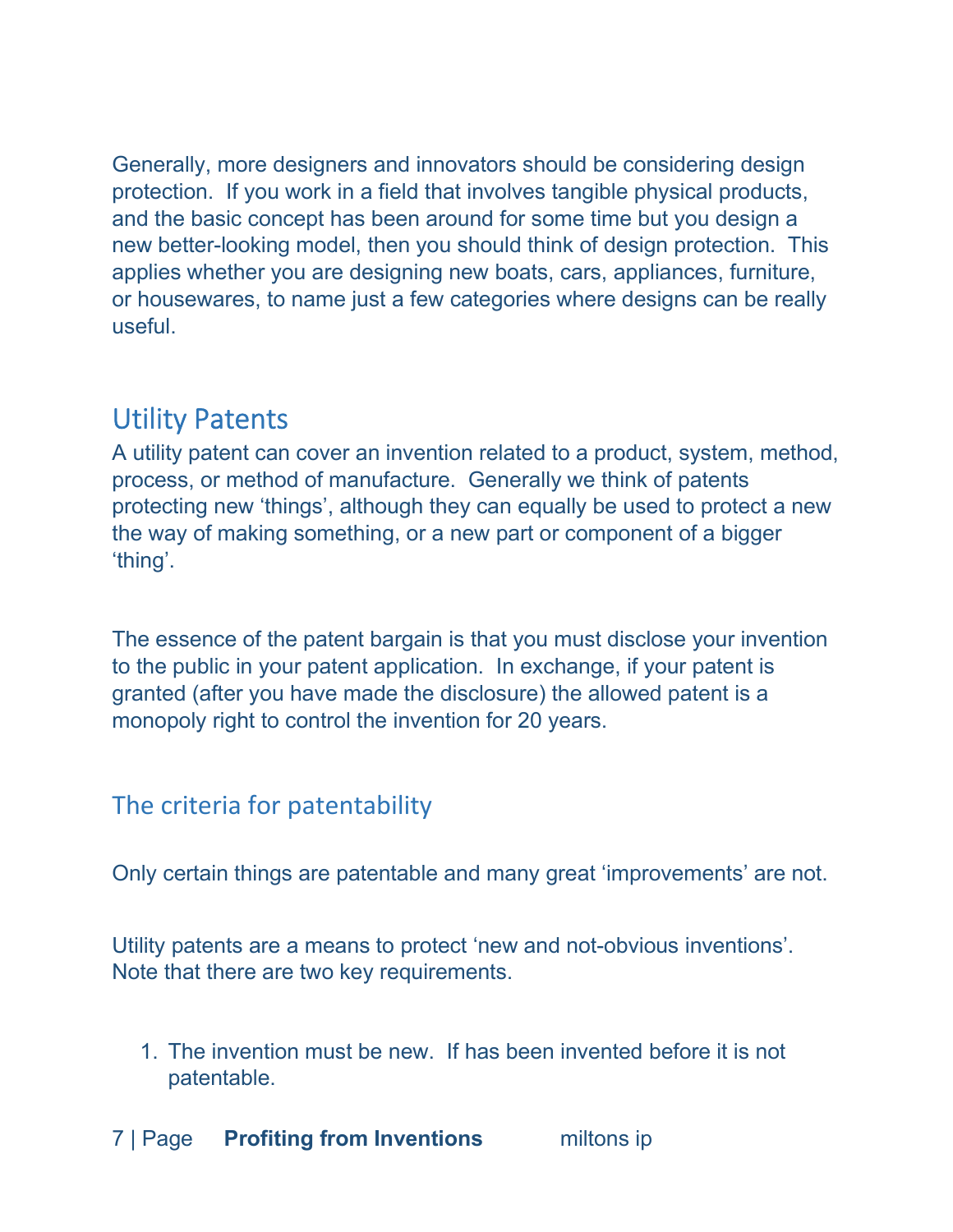2. The invention must be non-obvious. The invention must be something that was not obvious to a person of ordinary skill in the art. Doing something that was 'obvious to try' or 'the obvious next step' or the 'obvious application of something developed in another field' is not inventive.

Many inventors are convinced that their invention is patentable because no one has previously sold precisely their product, but, their invention ends up not being patentable because "it was obvious". Just because no one has sold your invention does not mean that your invention is patentable. Your invention must be something that was not obvious to a person of ordinary skill in the art.

A very good way to think about patents is to ask a question: have I solved a problem that other people have been unable to solve, with a non-obvious solution? If the answer to that question is "yes", then there is a good chance that the invention is patentable. This question is also useful because it focuses attention on valuable inventions that are smaller than 'a whole new thing' – valuable inventions can come in the form of a new part, or process, or component, even if the end product remains the same.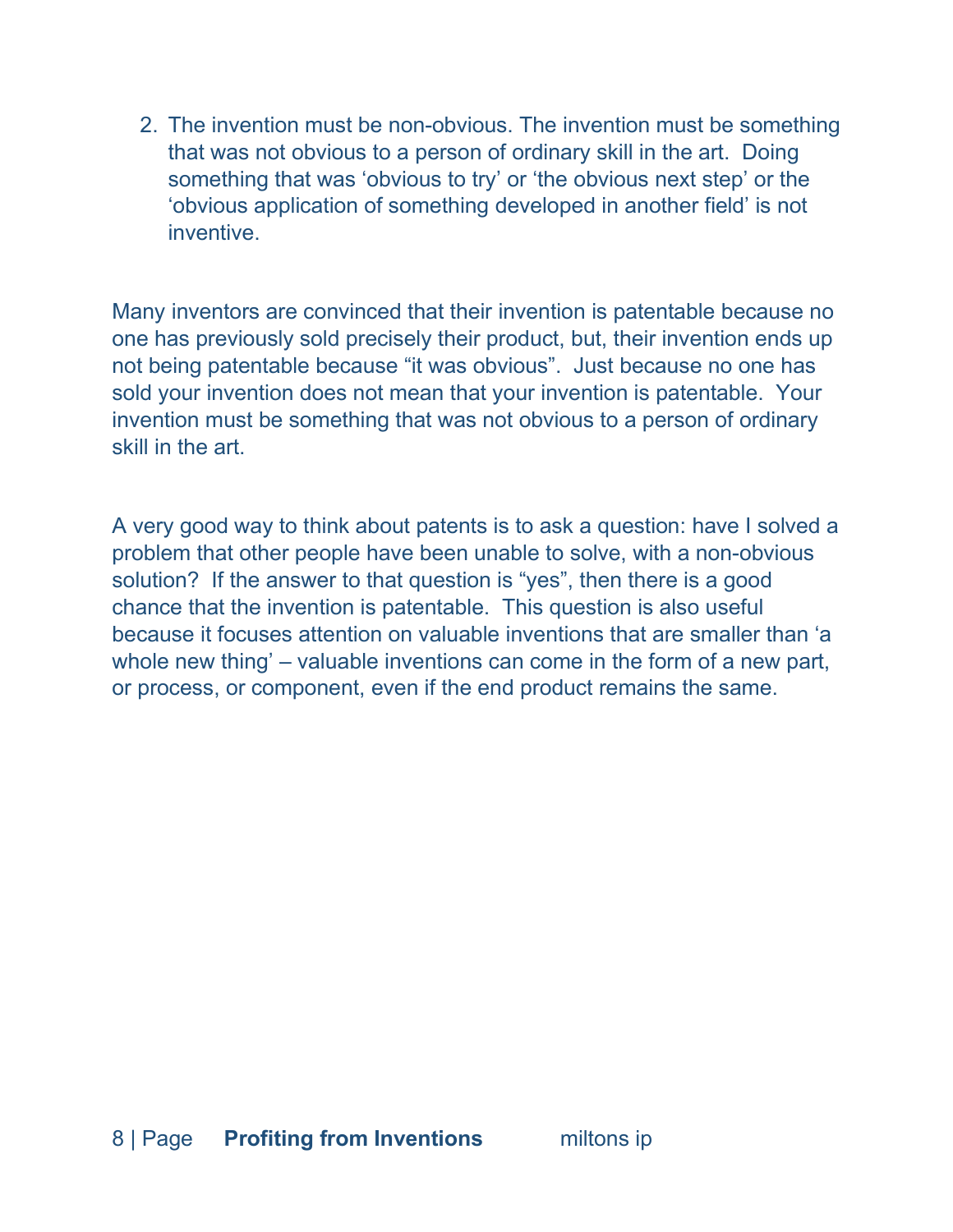## The Patent Process

Patents are only obtained (granted) if they meet the criteria for a protectable invention (see above for the criteria of novelty and nonobviousness).

From invention to enforceable patent is an extended process which consists of

- A. drafting the main patent application;
- B. filing in various countries around the world; (patents are 'country by country');
- C. examination of our application by an examiner in each country, and
- D. if all objections of the examiner are 'overcome', allowance (grant), and
- E. ongoing payment of maintenance or annuity fees.

The process is long, and expensive. You should budget at least \$10,000 for step (A), \$5,000 per country for step (B), and \$10,000+ for step (C). It is really important that you understand what you are getting into (and why) before you spend too much time and money on patents.

In our guide, *Patents for Canadians*, we discuss filing strategies including US provisonals, Patent Cooperation Treaty (PCT) filings, and where and when to file. Download your free copy from our website, www.canadianpatent.ca.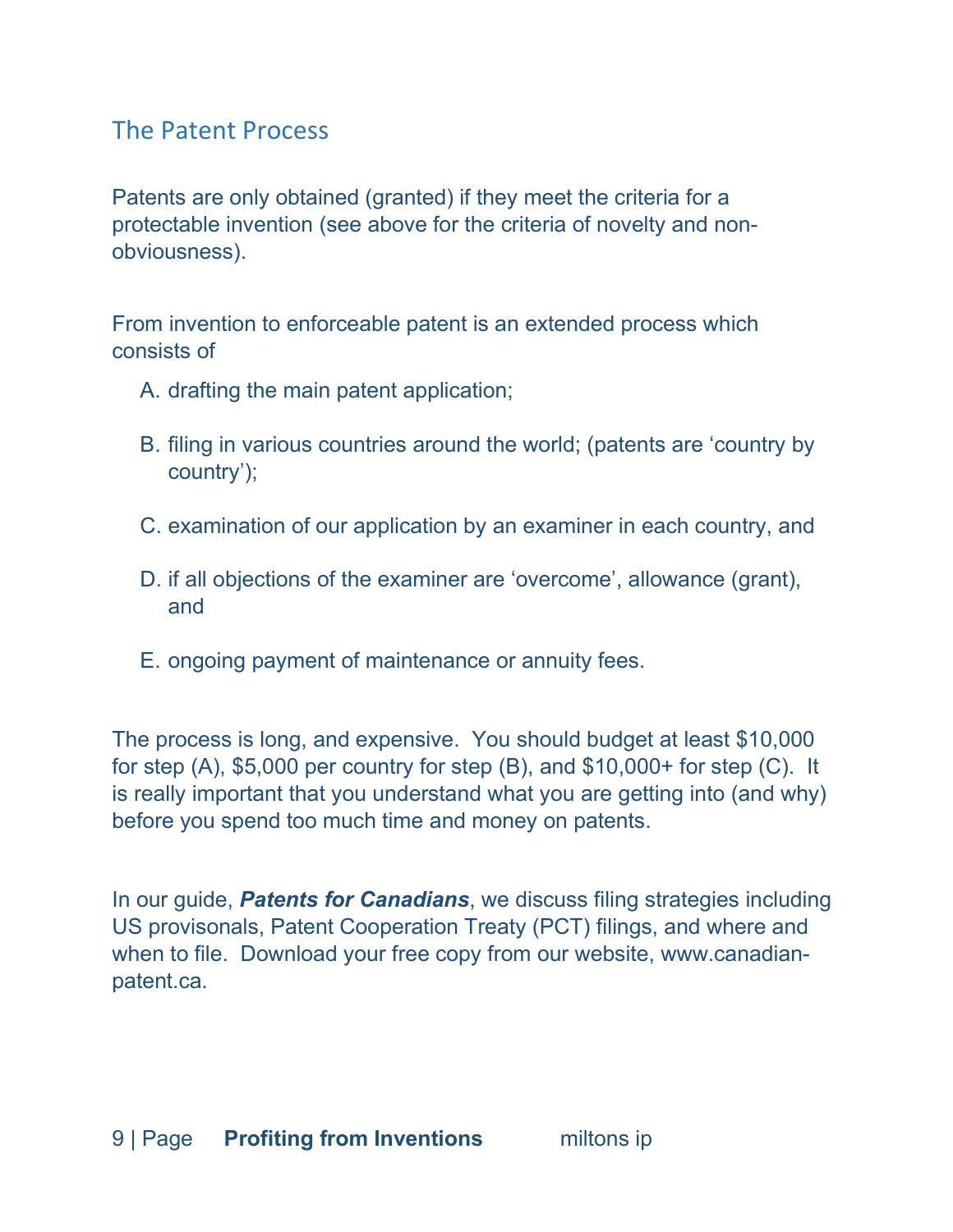## Grace Periods

In Canada and the United States it is possible to patent an invention as long as:

- you file a patent application within 12 months of your first disclosure of the invention to the public (ie. someone who had not signed a nondisclosure agreement with you), and,
- no one else independently invents the invention (and either files a patent application or discloses their invention to the public) before you file your patent application.

This 12-month period is referred to as a grace period. However, generally we do not recommend that inventors intentionally take advantage of it. It is not a good practice to intentionally disclose your invention and then patent it later. You should use the grace period if you must, but not deliberately.

In particular:

- There is no grace period in most other parts of the world. So, if you disclose your invention before you file your first patent application, then you have likely forever lost the right to patent in Europe, China, and most of the rest of the world; and
- All inventions made by third parties up to the date you file your patent will be 'cited against; your patent. Your invention may have been new and not obvious when you made it, but may very well lack novelty or be obvious a year later.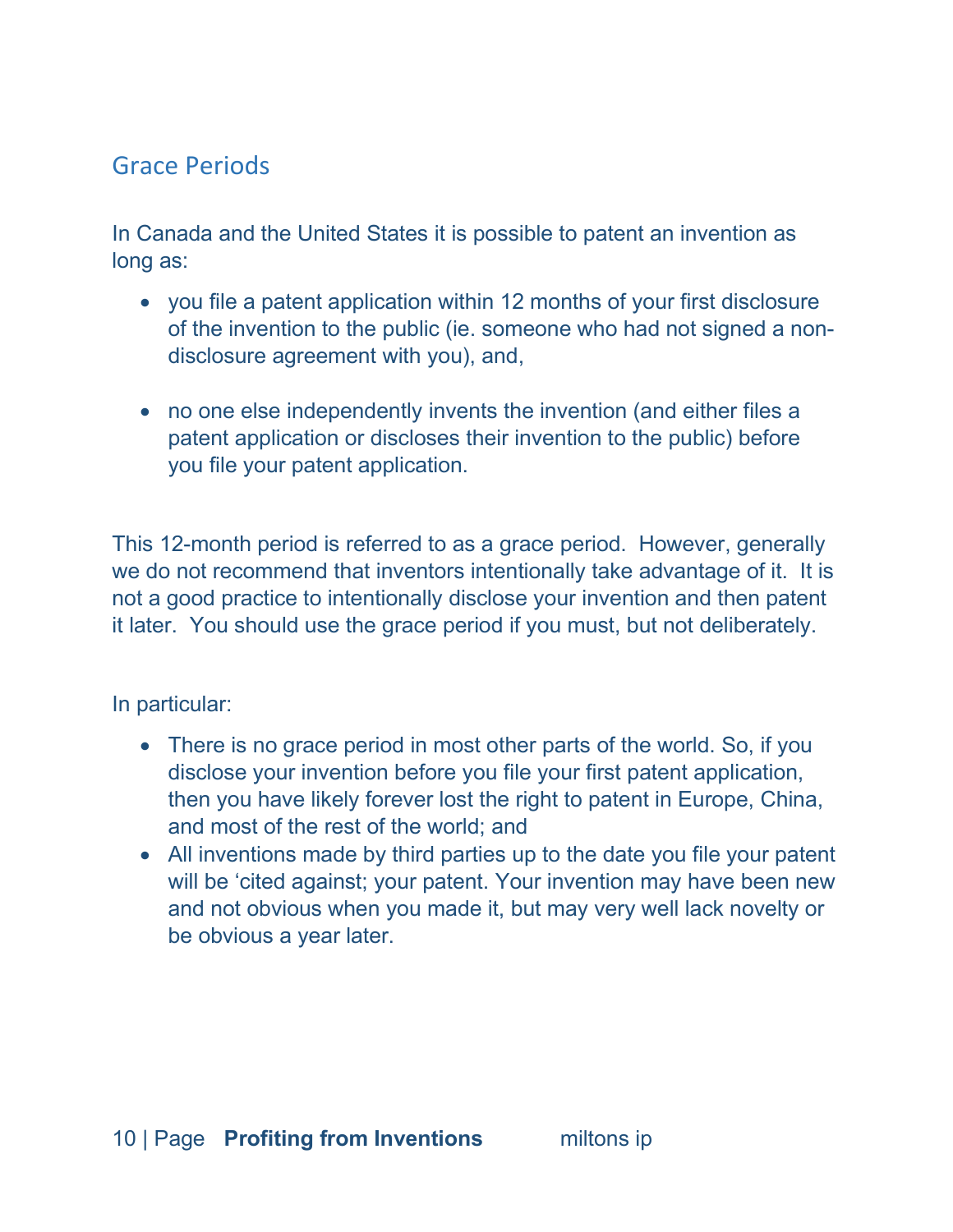## Provisional Patents

We recommend that all inventors strongly consider filing a provisional patent application as quickly as possible. However, this does not mean that we recommend that they spend a fortune on patents.

A provisional patent application is not a full-blown patent. In technical terms it is "disclosure without claims". As drafting the claims on a regular patent is very difficult and expensive, the fact that a provisional patent lacks claims can save a lot of time and money.

However, a provisional patent is not a 'quick and dirty' patent, and it certainly is not something that you 'should' do by yourself just because you can. Put it this way, if your invention is subsequently worth \$10M, all \$10M of value probably hangs on the quality of your provisional patent. That means it is worth at least \$9M for someone to try to 'rip it apart' your provisional, and if they succeed, your entire patent portfolio may fall apart. It is rare that a first time inventor has the skills to draft a provisional patent that can withstand \$9M of attack from good lawyers.

All of the value of your patents hangs off the thread of your first filing. A weak provisional means that all of your patent rights are at risk.

If your provisional patent is worth doing, it is worth doing right. A badly done provisional patent may cost you a fortune.

Recall that the premise of the patent system is "you disclose your invention, in exchange for a 20 year monopoly". The key thing is that your patent application must contain enabling disclosure of your invention. Enabling disclosure means providing sufficient disclosure of the invention that a person of ordinary skill in the art can re-create the invention without significant further research.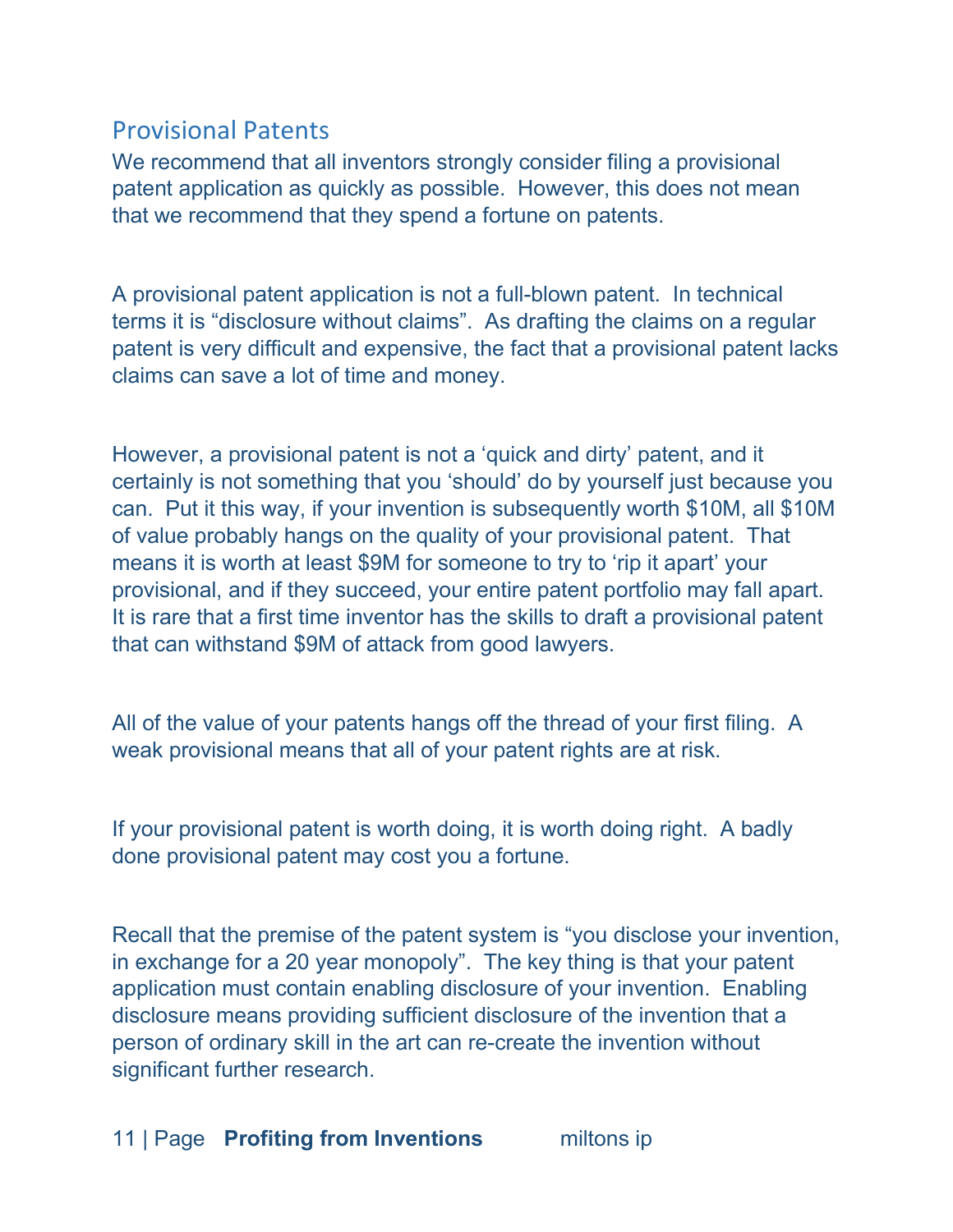A provisional patent lasts for 12 months. At the end of the twelve months you can let it expire. Or, you can file a full non-provisional patent application before the end of the twelve months that claims priority back to the day you filed the provisional patent.

In other words, provisional patents provide a relatively inexpensive (we change \$3,000) way to 'put a stake in the ground' and get twelve months to figure out if your invention is valuable and if you want to pursue it further. We strongly recommend that you use these 12 months wisely as they go by very fast. You should use this time to aggressively seek out partners, investors, and market research to confirm or deny the value of the invention.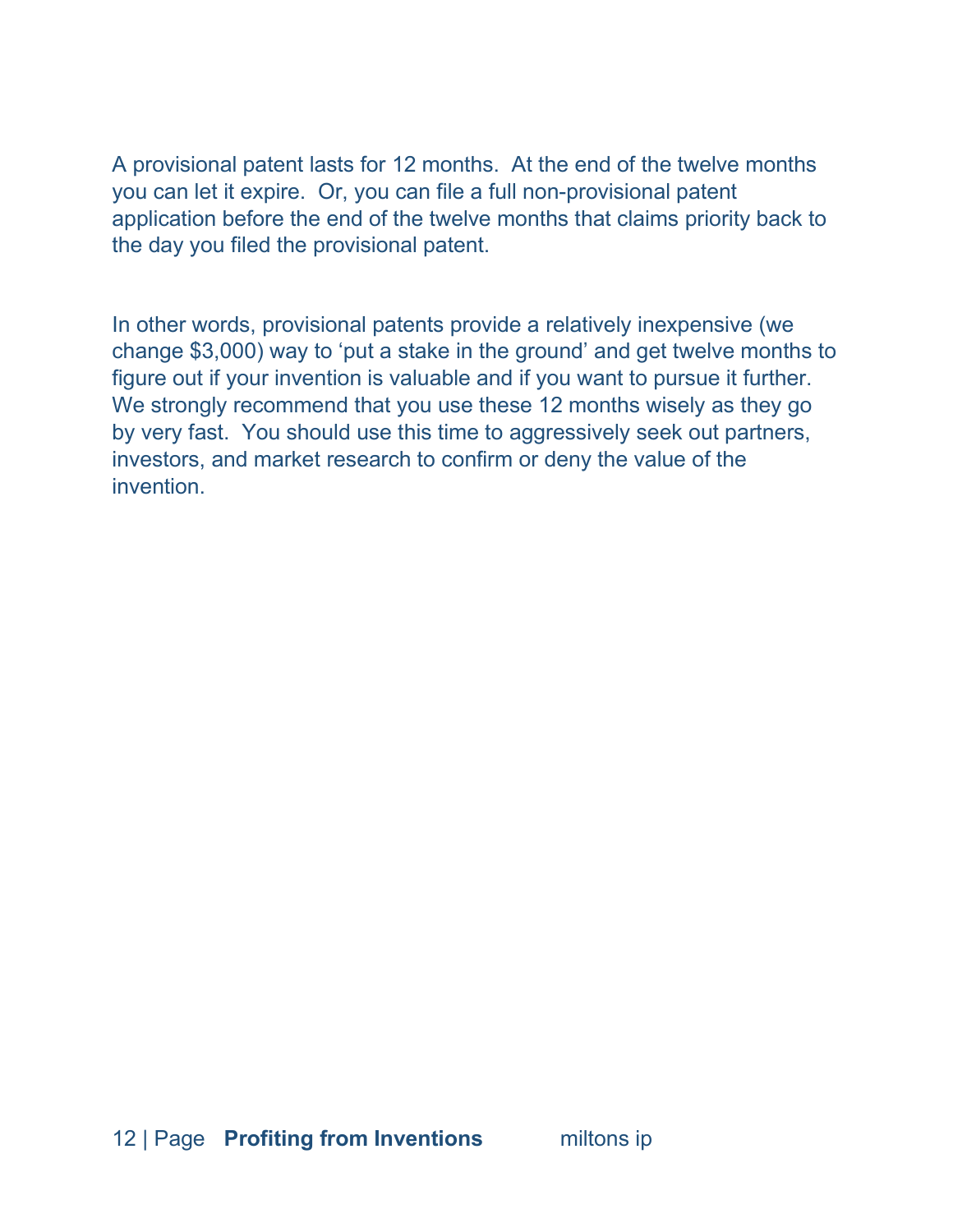## Going without patents & abandoning provisionals

Many great business ideas are not patentable. In fact, there are many more 'valuable innovations' than there are 'patentable inventions'.

Think, for instance, of a new restaurant concept (like McDonalds), or idea for a super-store for business products (Staples), or a new department store that sold at lower prices (Wal-Mart). None of these concepts would have been patentable and yet they developed into some of the great businesses of our time (with some of the great trademarks of our time).

Closer to home, our business is built on the idea providing 'better, faster and cheaper' advice for Canadian inventors but our business model (which includes giving away lots of great information for free) has been very successful is not patentable. Accordingly, it is really important to know when to patent and when not to.

Innovations without patents are not less valuable – but they are harder to commercialize. Generally, you need to build a successful business to make money from an unpatentable innovation, whereas the patent makes it possible to profit from an invention without building a business.

Another reason to be careful about over-emphasizing patents is that many patents end up costing far more to acquire than they add in value to the business. We strongly recommend against spending too much money on patents.

In addition, some patents are almost impossible to enforce. For instance, if infringement would only take place inside a factory, and you cannot tell from the finished product whether or not it has been built using an infringing process or tool, then it would be almost impossible to enforce the patent

13 | Page **Profiting from Inventions** miltons ip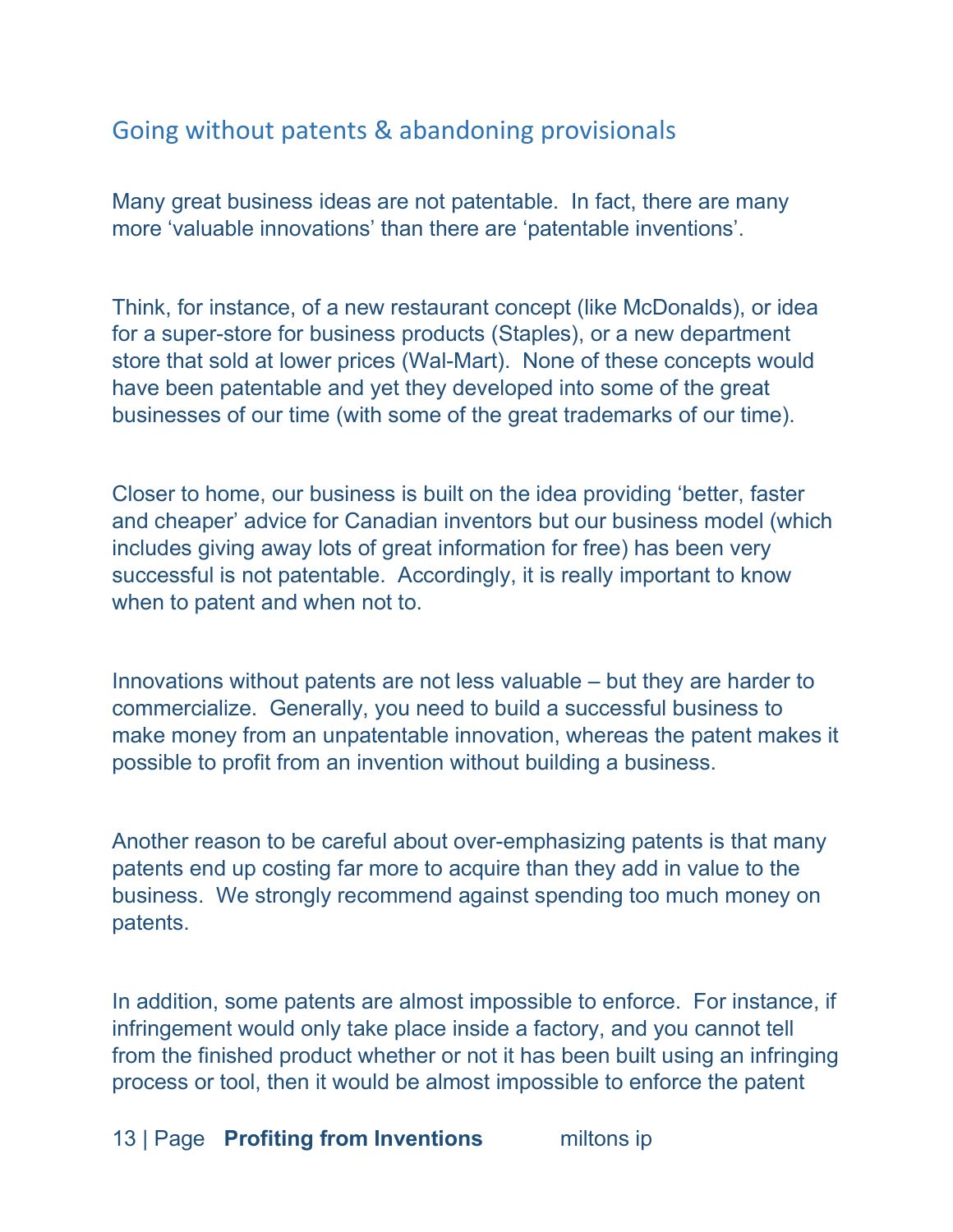properly. Similarly, if it is possible for anyone with minimal tools or skills to infringe, then it is very hard to prevent infringement – it is simply not costeffective to try to sue hundreds (or thousands) of folks who 'pop of overnight' and do not have established businesses.

As a result, we are big fans of the "file many provisionals, drop many" strategy for inventors. If you file a provisional patent application you preserve your right to potentially patent for 12 months, and during that time you can run around saying that your idea is 'patent pending' while your try to validate your invention, secure partners, and also try to figure out if your idea is patentable and what that protection will cost and whether the protection will be a net benefit for the business.

There is absolutely no shame in simply dropping the patent application at the end of the 12 months. Perhaps the idea is not patentable, or the invention is not valuable enough, or perhaps patenting would be too expensive, or perhaps you need to do further R&D to further develop the idea. All of these are great reasons for dropping a provisional patent application.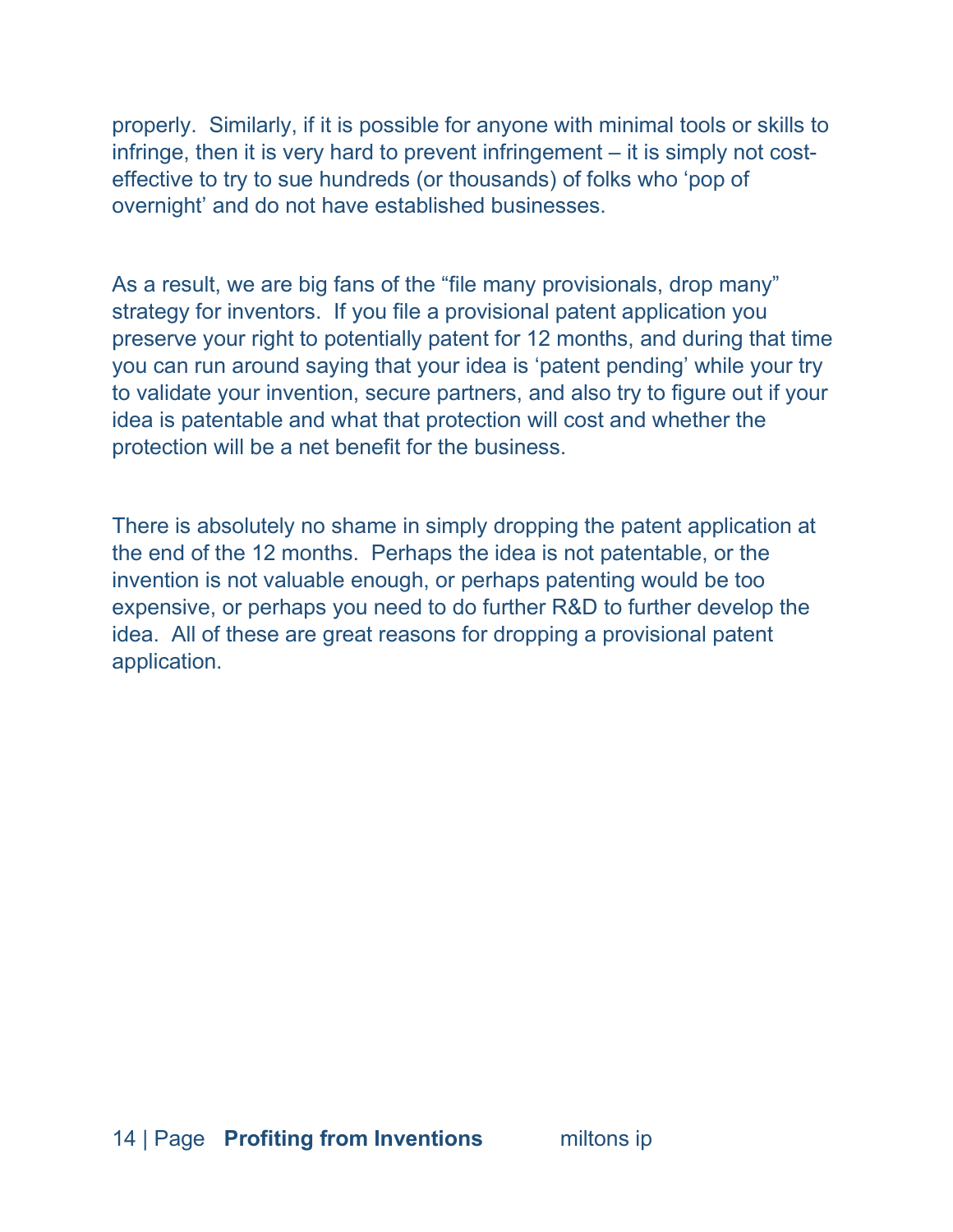## Other people's patents (freedom to operate)

If you want to do something new in a field that other people have patented inventions in, it is important to confirm whether or not you can do what you want to do without infringing their patents. This applies whether you want to patent your invention or not, and this is called ensuring that you have "freedom to operate". Essentially, a freedom to operate assessment answers the question "can I do what I want without infringing someone else's patent".

Just because no one is currently making or selling the product that you have in mind does not mean that making it will not infringe someone else's patent rights. Someone may have a patent that covers some aspect of what you want to do, regardless of whether anyone is selling the product you want to sell.

If you are working in a rapidly evolving highly competitive industry (for instance, if you make cell phones), securing freedom to operate may be the most important thing you do; otherwise, you will face very challenging infringement litigation.

Even if you patent your own invention, your patent does not guarantee that you can use your own invention without infringing someone else's patent. A patent is not a license to infringe other people's patents – if using your invention requires using other people's inventions, then you need a license from them before using your invention.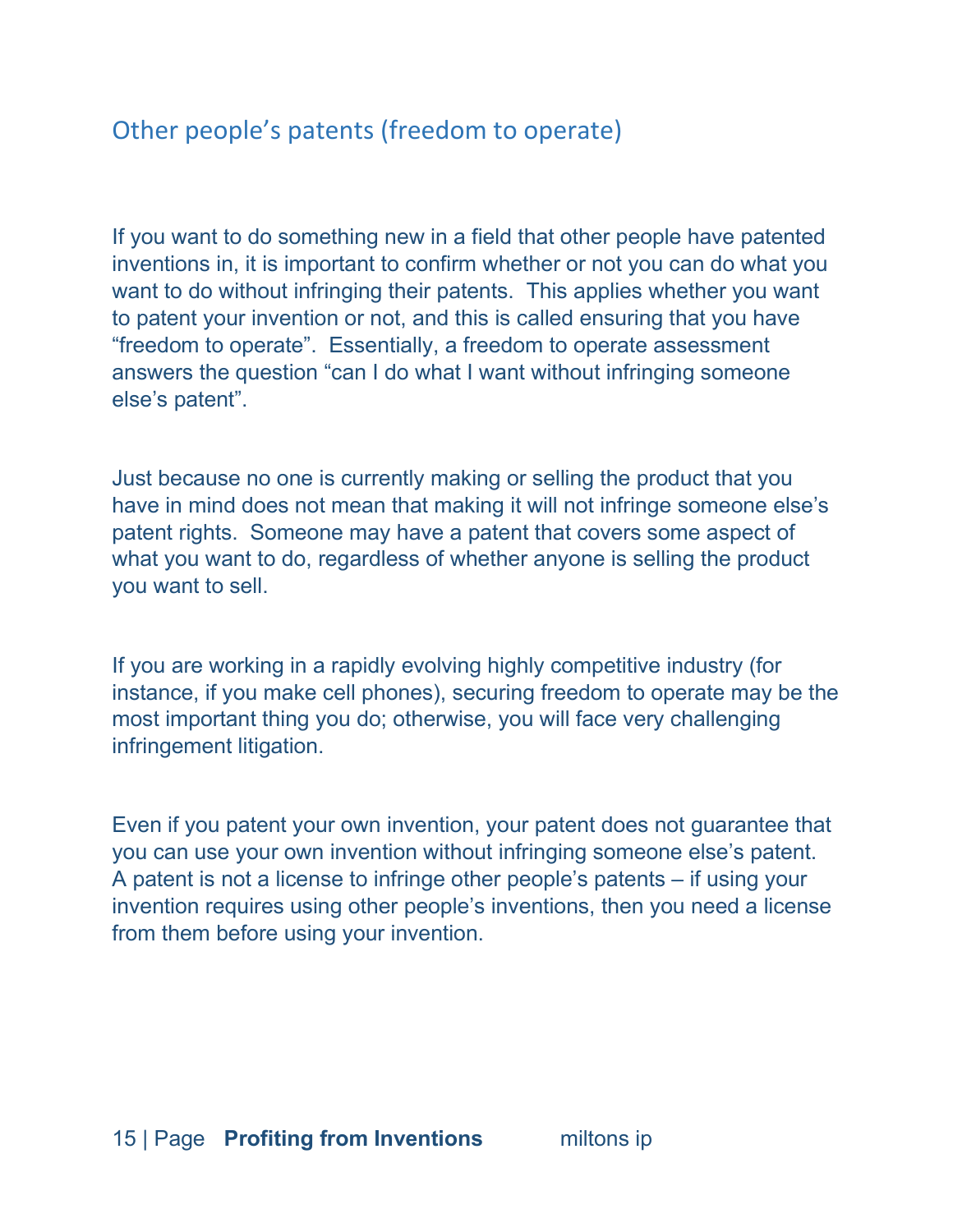# **Copyrights**

Copyrights are the rights which protect original works from copying. Copyrights do not protect ideas, they protect the specific expression of an idea. Copyright is what makes it illegal to make and distribute illegal downloads of movies and songs, while making it possible for anyone to right a new song and protect it. Most copyright protection arises automatically without the need for expensive registration. However, copyrights are only as good as your willingness to enforce them – whether by way of take-down notices, or cease and desist letters, or infringement lawsuits.

## **Trademarks**

Trademarks are words, logos, slogans, or the like which identify the goods and services of one provider and distinguish the source or origin of those goods or services from competitors'.

Trademarks are a fundamental component of good marketing and are important for almost all well-run businesses in almost all fields.

The most important aspects of choosing a trademark are to choose something that is a) not descriptive of your product, and b) not confusingly similar to someone else's trademark. The best trademarks are highly imaginative coined terms.

Inventors rarely need to spend a fortune on trademarks, but one or two registrations on the primary mark associated with the invention can be an important part of building brand awareness and protection.

Learn much more about trademarks on our website *Trademarks for Canadians: www.canadian-trademark.ca*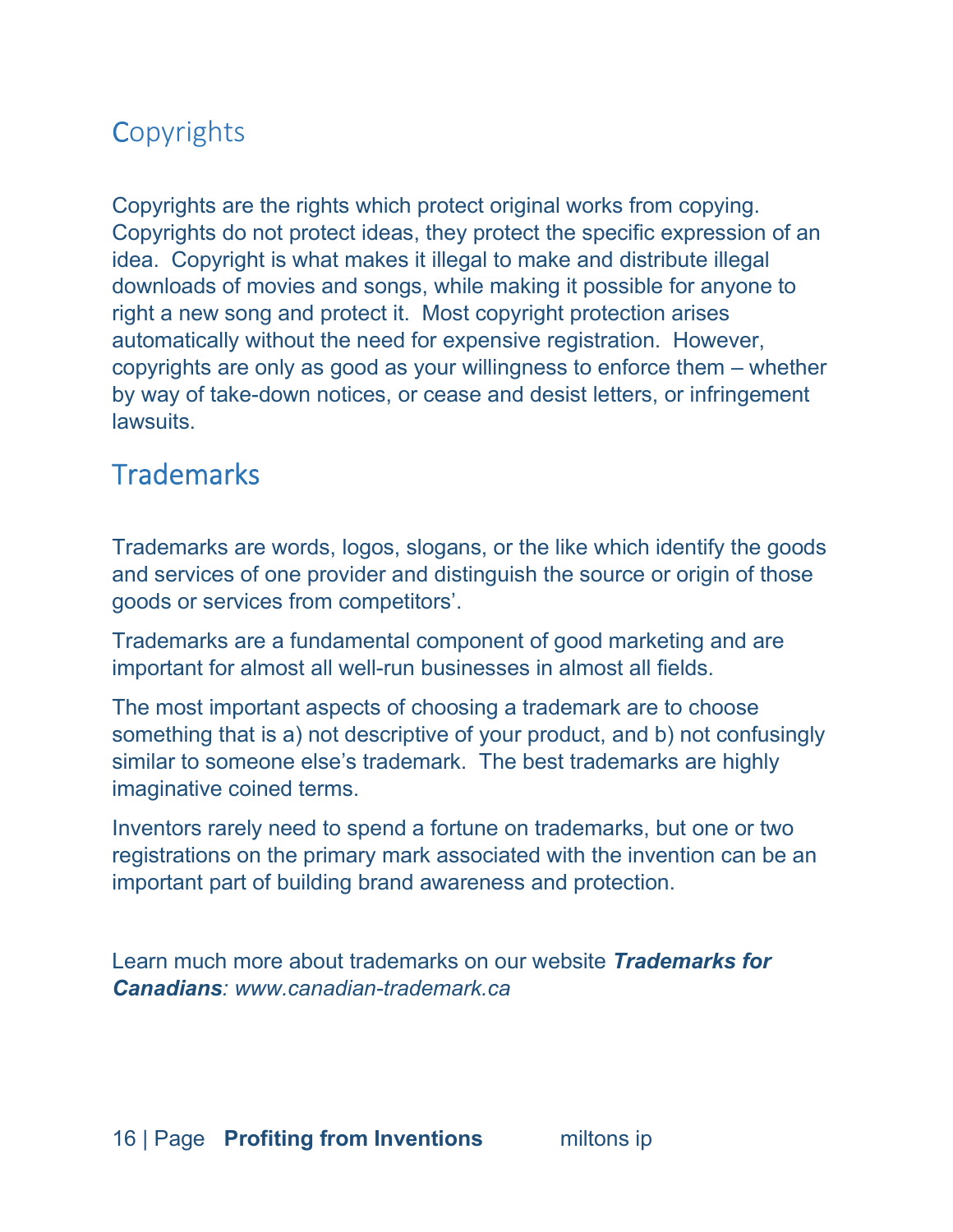## Commercialization

The phrase that we use for 'making money from an invention' is 'commercializing the invention'. Commercializing can encompass many different business models, from the traditional mode of 'I will make it and I will sell it', to all manner of outsourced manufacturing, distribution, marketing and selling, all the way to outright sale of the invention to a third party.

A particularly important means of commercialization is 'licensing'.

#### Decide on a business model

There are almost as many possible business models as there are businesses. However, there are a few key categories, and sometimes choosing the right business model for commercialization of your invention can be the single most important decision that you make as an inventor.

In all cases, it is really important to be humble about 'what fraction of the pie' should flow back to you, the inventor, and to share the spoils with others. No matter how good your invention is, for instance, it will probably need other people to distribute and sell it at retail. If this is the case, you must leave a healthy amount of money on the table to encourage them to be interested in your product. A lot of inventors forget how important distribution and retail are, and try to claim too much of the retail pie. Greedy inventors rarely succeed. **Most successful inventors make a lot of other people wealthy.**

There are 3 broad categories of business model you should consider for bringing your invention to market:

- Make, market and sell the products;
- License the invention;
- Sell the invention.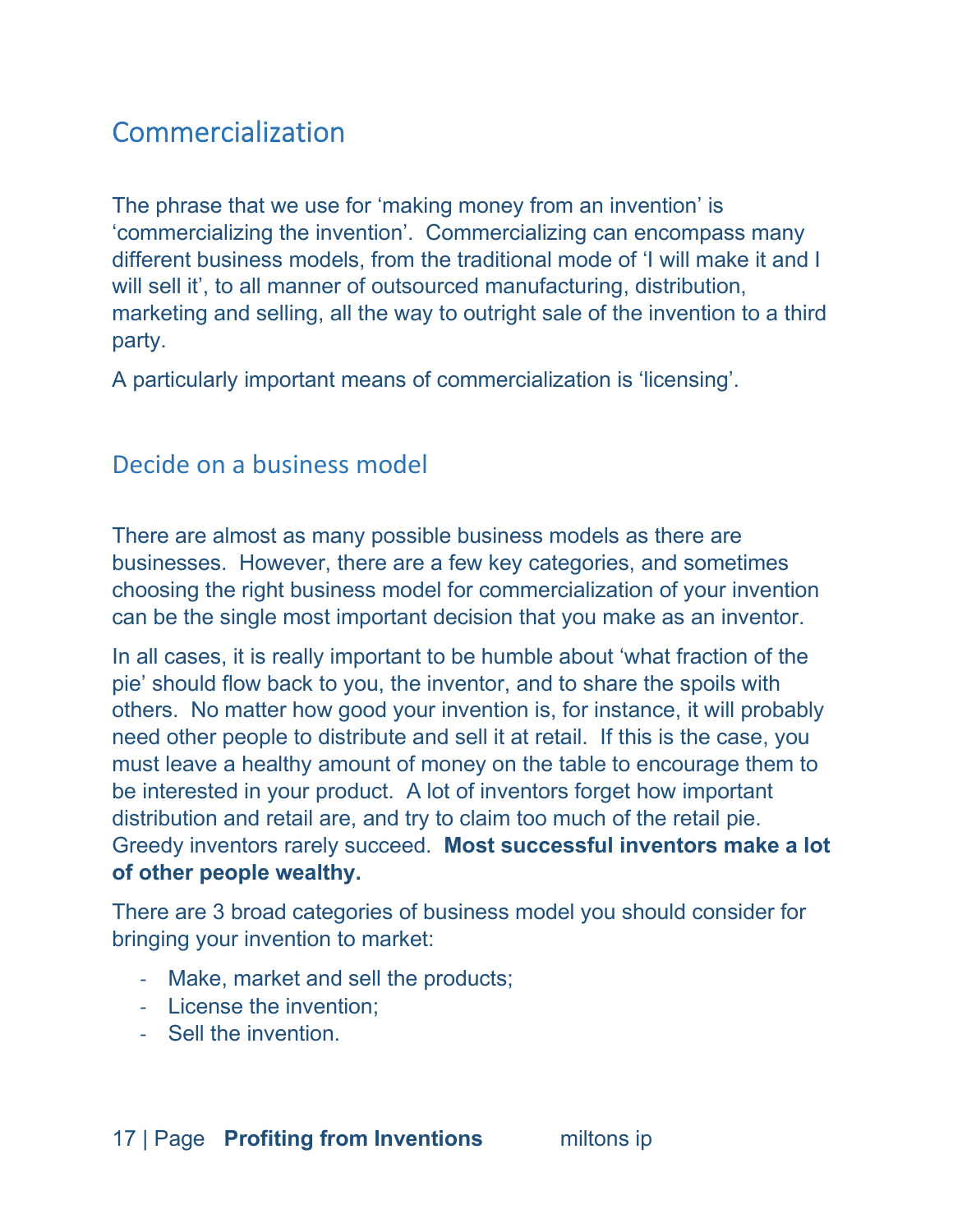#### Make, distribute, sell

This is the classic business model that most inventors think of first. They invent a new product (for instance, a new toy), and decide to go into business to make, market, distribute, and sell the toy at retail to the end buyers (consumers).

While this is a very common strategy, it is often a very hard one. In particular, it means taking on an enormous challenge of trying to build an entirely new business while also bringing a new invention to market – this is a case of trying to do about 10 things at once. There are an unfortunate number of inventors with garages full of unsold product.

One of the biggest challenges for the 'make, market sell' model is that it underestimates the enormous value of pre-existing distribution channels, and the difficulty of breaking into them with a sole product. For instance, most industries have an established ecosystem of manufacturers, wholesalers, distributors and retailers. Most of them have done business with each other for extended periods of time, and most of them do business with each other for more than one single product. This makes the entire buying, selling and distribution process more efficient. A new company, with only one product to sell, can face a very difficult and expensive time trying to break into an established industry without the right partners.

Also, one of the problems with make-market-sell is that it assumes that you will be as good at all other aspects of the business as you are at inventing. We have met a lot of inventors who are great inventors but not great salespeople. And in any event, should you not focus on your core competence? Maybe it would make more sense to focus on what you do best, and let others do what they are best at.

Think of it this way – there is an established industry for distributing coffee to office workplaces. These suppliers usually provide coffee, machines, tea, sugar, creamer, and all sorts of other related products (maybe even bottled or filtered water). If you invent a great new creamer, does it really make sense to try to build an entirely separate business to sell creamer to offices? Often, if does not. What you, as the inventor of the new creamer, need to do, is to partner with existing coffee-supply companies (either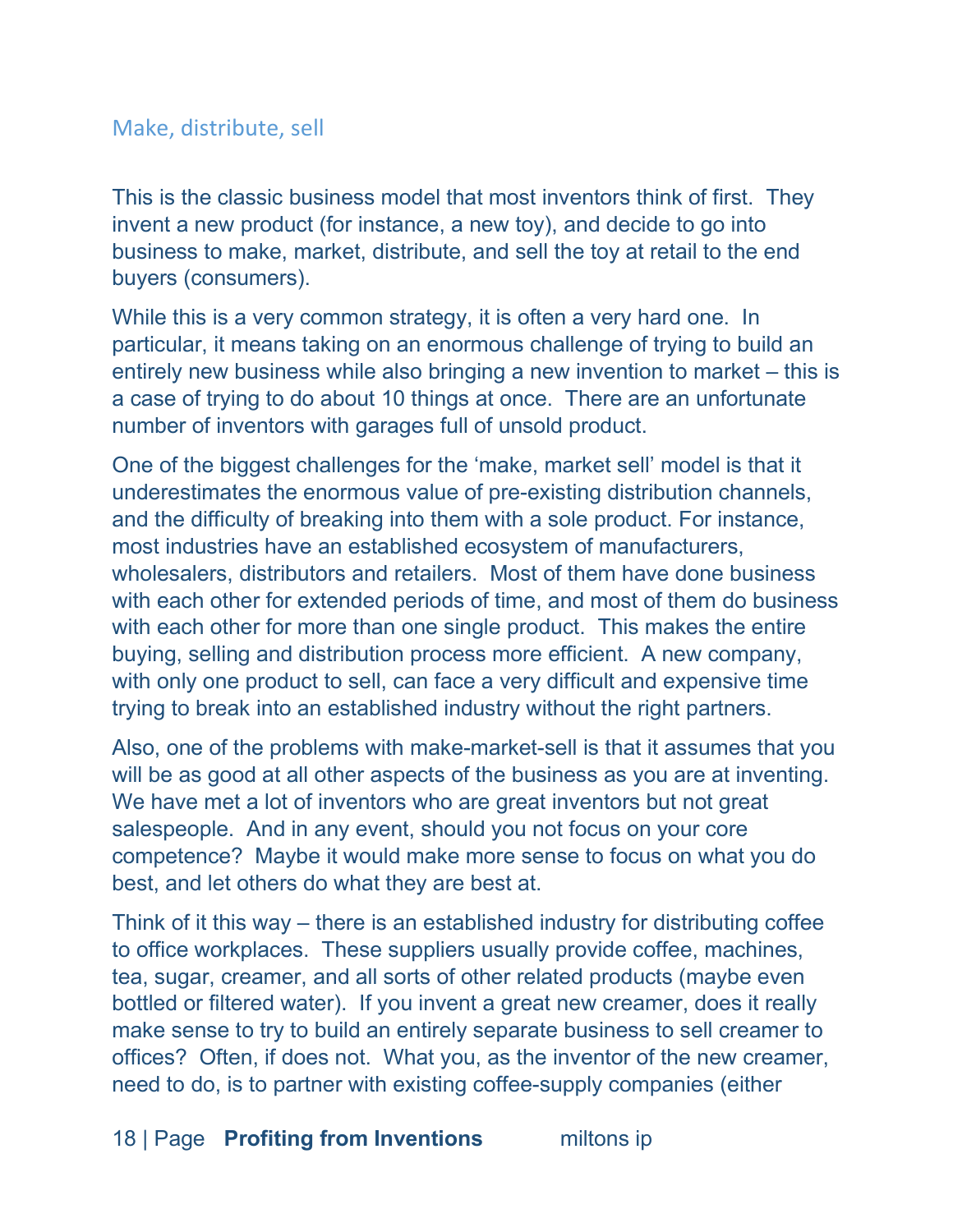wholesalers or distributors or local retailers) to get your product in the hands of consumers.

#### Licensing an Invention

When you license an invention, you remain the owner of the invention, but you grant certain rights to another person (your "partner") to build their business making, using, or selling the invention or product or service.

For instance, trademark licenses are the foundation of all franchise systems, from Tim Hortons to Ford dealerships to Nurse Next Door (homecare services for seniors). The great power of franchising is that it marries strong national standards, brand, and marketing, with strong local partners who bring money and day to day management to ensure high quality local delivery of the product or service.

More broadly, you can conceptualize licensing as any business model in which you grant broad rights to a third party, who then runs their own business, and pays you for the privilege of incorporating your invention into their business. Many distributorships, especially with large territories (think countries and whole regions) are of this form, and often the licensee has a pre-existing business and simply brings your invention in to add to their product line.

The power of this business model comes from leveraging all of the other facets of the businesses of your licensees – from their offices and show rooms, to their sales and marketing teams, to their ability to buy and maintain inventory.

We strongly recommend that you consider some form of 'licensing' to build or compliment your business.

For instance, if the core market for you is Canada and the United States, then you should seriously consider finding partners to take your invention to market in other markets like the Middle East, Europe, or Asia.

Licenses are often structured on a 'pay on success' model such as royalties as a percent of revenue or per sale. Royalties are a very powerful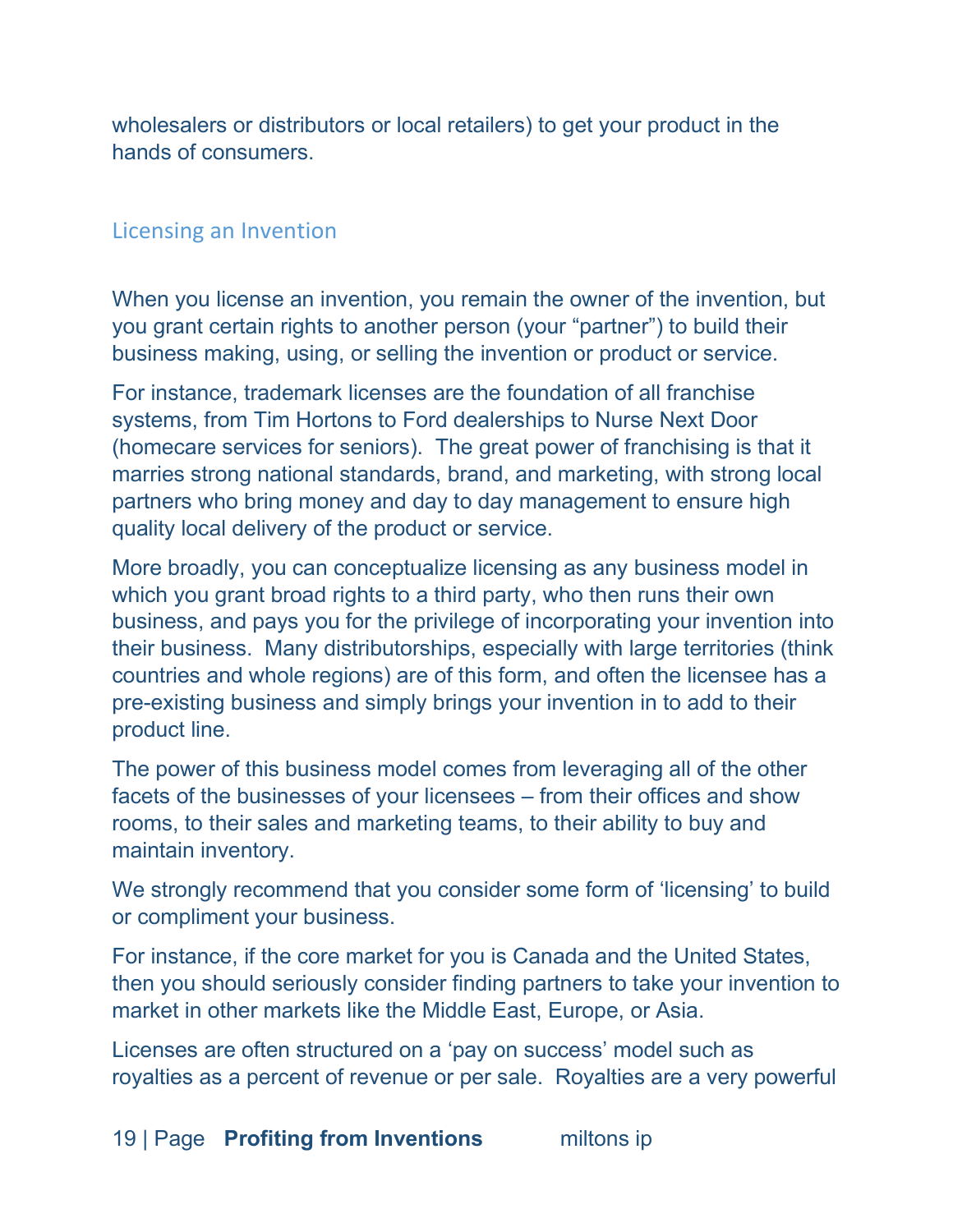way to align incentives between partners, so that both partners want to sell more and make more money.

When doing any deal with a royalty, it is important to consider contingencies. For instance, you should consider what happens if the licensee loses interest, or changes ownership, or is simply no good at selling your invention. We find that 'guaranteed annual minimum' royalties are often a very good idea.

#### Selling an Invention

Sometimes it is best to transfer full ownership of the invention to a third party, to let them 'run with the ball'. This is often the case, for instance, when your invention works best with their products and services and thus you are dependent on them to bring your invention to market.

Sometimes you want to sell the invention for a fixed flat fee and move on, but often it is difficult to sell something new for a high price – you may be the only one who recognizes the full value of your invention and others may be more skeptical and nervous. When this is the case, consider the possibility of 'selling the invention, while taking some or all of the purchase price in the form of a royalty back'. When you sell but take some or all of the purchase price in royalties you signal your confidence in the value of the invention and often retain a lot more upside if the invention takes off.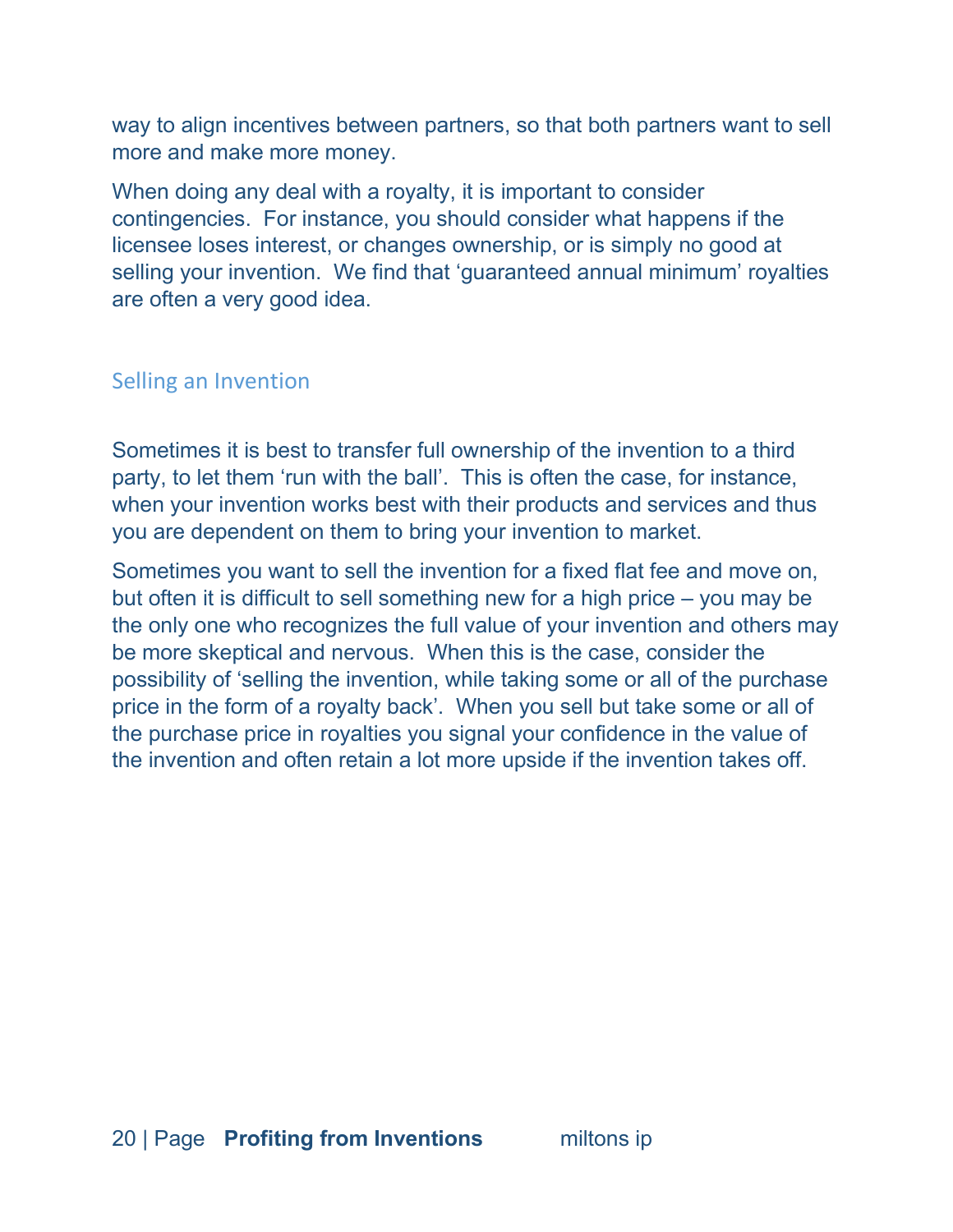# Share It!

Once you have chosen the right level of protection for your invention, you absolutely must share it widely. Let everyone you can know about your invention. In particular, don't just focus on potential consumers or end users of your product. Start aggressively sharing it with people or businesses that you might want to work with.

Sharing your invention will bring all sorts of value – from prospective or reference customers to information about how to improve your invention, information about how to make, market and sell it, and information about who to work with.

## The Partnership Imperative

It is foolish to try to build a business all by yourself, and it is foolish to try to commercialize an invention from scratch by yourself. Commercializing an invention is complex with a lot of moving pieces. Successful inventors learn what they can do best, and get others involved with the project to help with everything else. Lone wolf inventors are rarely very successful.

This 'partnership imperative' will help drive the choice of the best business model for commercializing your invention.

#### Sharing the Work and Sharing the Profits

An inventor who wants to retain 100% of the pie will find that their pie usually stays very, very small.

It is very important to understand that partners contribute value to the project – often as much or more value than the original invention itself, and successful inventors learn to share the pie in order to grow the pie.

Generally inventors tend to underestimate the value of other aspects of the 'product to market' lifecycle, especially distribution and retail. It does not matter how great your idea is, if it does not wind up in front of potential buyers, at a convenient time, attractive price, and presented in a way that they can understand the benefits of the invention, then it will not sell.

21 | Page **Profiting from Inventions** miltons ip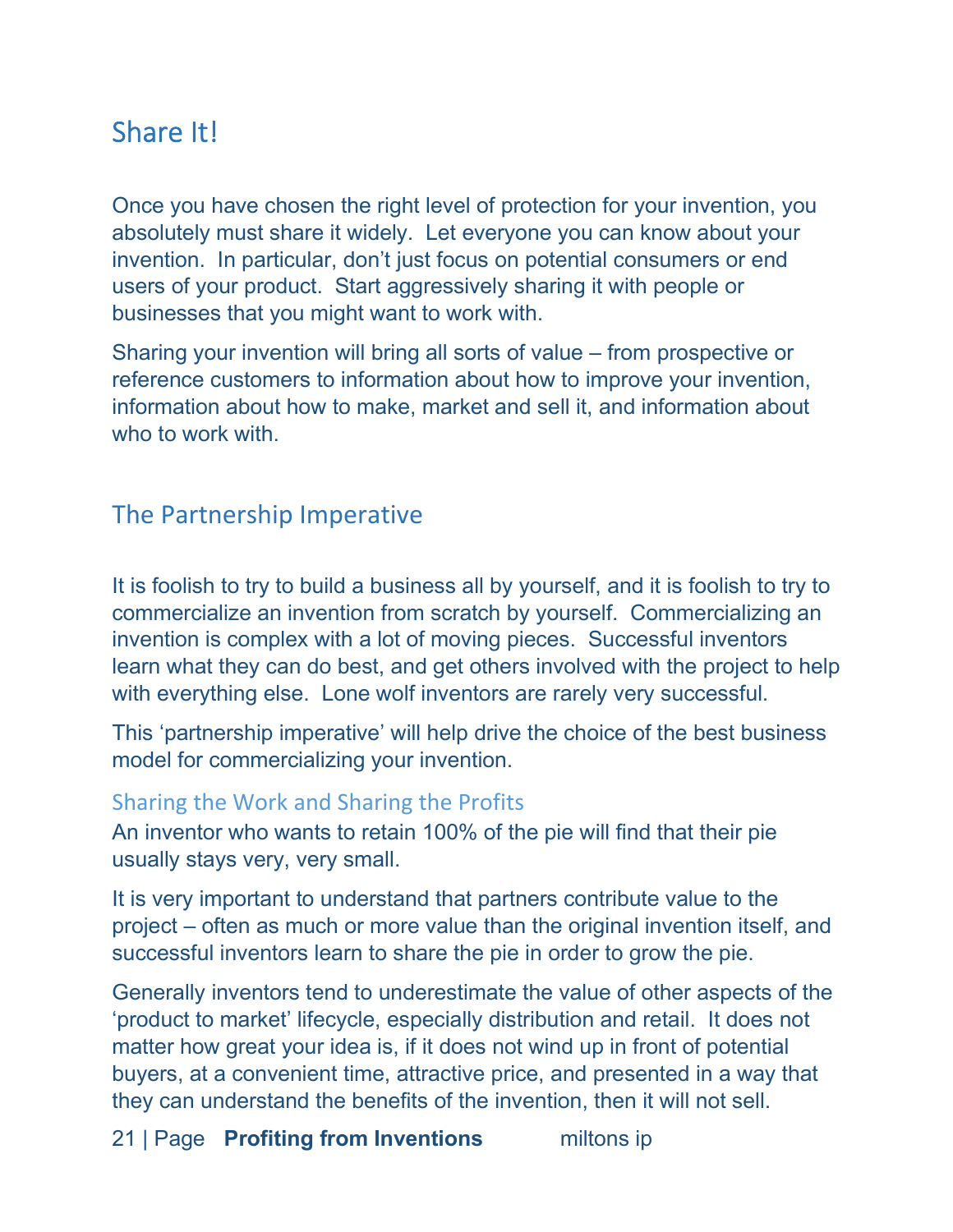Therefore, you should think long and hard about how you can find and excite the right distribution and retail partners about your product. Therefore, we strongly recommend that you spend a considerable amount of time thinking about who has the right access to the ultimate buyers of your invention, and figuring out how to partner with these folks.

#### The Difference Between Customers and End Users

The people that you sell to are not necessarily the end users of the product itself. For instance, if you want to sell licenses to your invention, then your consumers are the licensees and what you are selling is licenses not products (or services). In turn, your licensees will sell the actual product or service to their customers, who may or may not be the end users.

#### Raising Money

Bringing an invention to market can be expensive. We strongly recommend that inventors recognize the potential costs upfront and try to find investors to share the burden. You may have to give up some of the pie, but that is better than retaining 100% of a pie that ends up worthless. In particular, good intellectual property protection (patents and designs especially) can be expensive, and yet it can be the difference between success and failure. Get help!

There are many ways to get investors involved with your invention, and you need not lose control. Of course, you need to leave enough on the table so that your investors can be properly rewarded for the risk that they are taking, but that does not mean that you will no longer also make money.

One of the most popular ways of raising money is to sell shares in a corporation that you have transferred the invention to. However, this is by no means the only way to raise money, and often is not the best. For instance, we are fans of 'royalty based repayments' of both principal and 'upside' for investors. Royalty-based agreements can, in some cases, but

22 | Page **Profiting from Inventions** miltons ip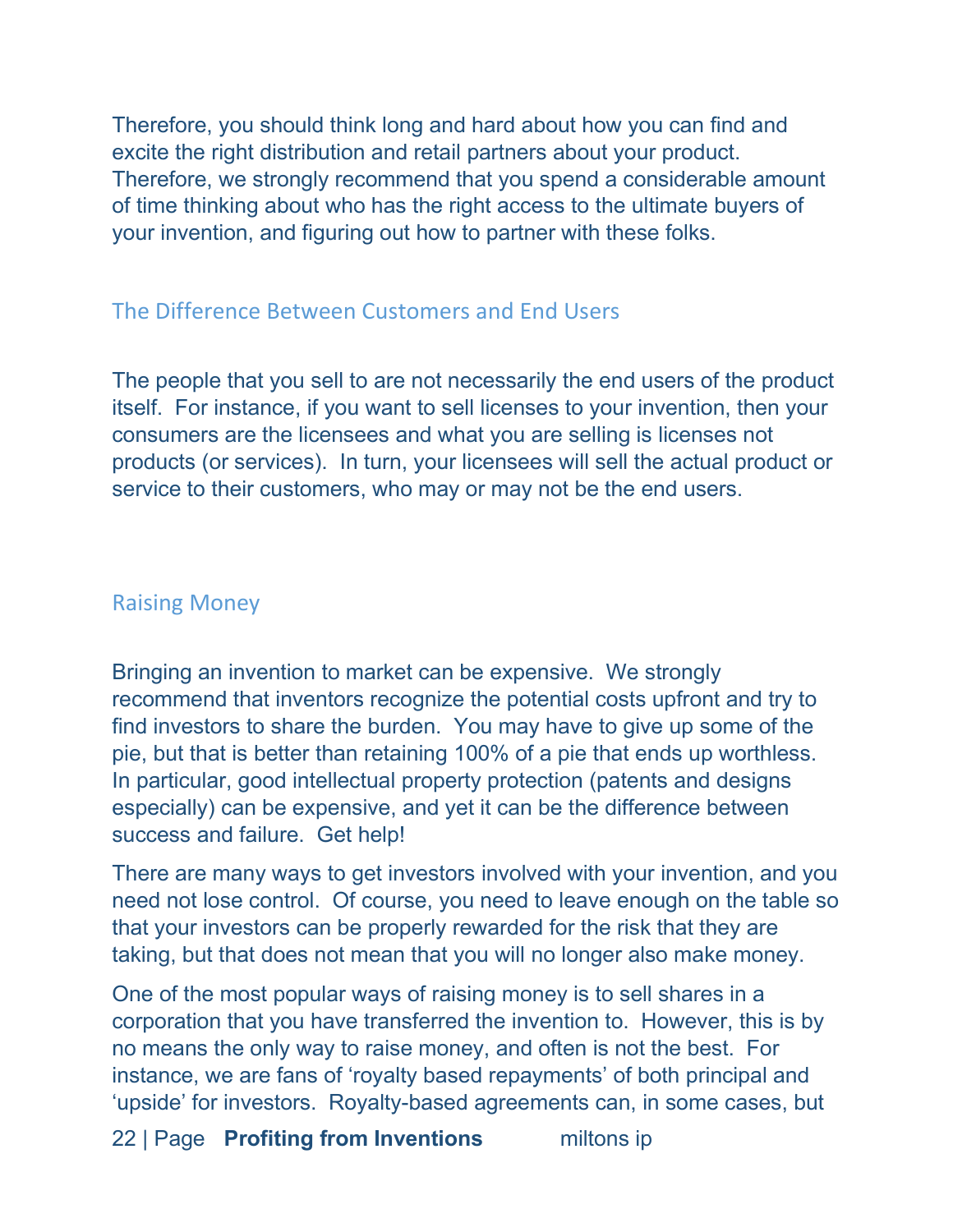much simpler and easier to negotiate and monitor for both investors and inventors.

> **Remember: If you are raising money you must comply with applicable securities regulation. If you are going to raise money from investors, then you must get advice from a lawyer familiar with financing new ventures.**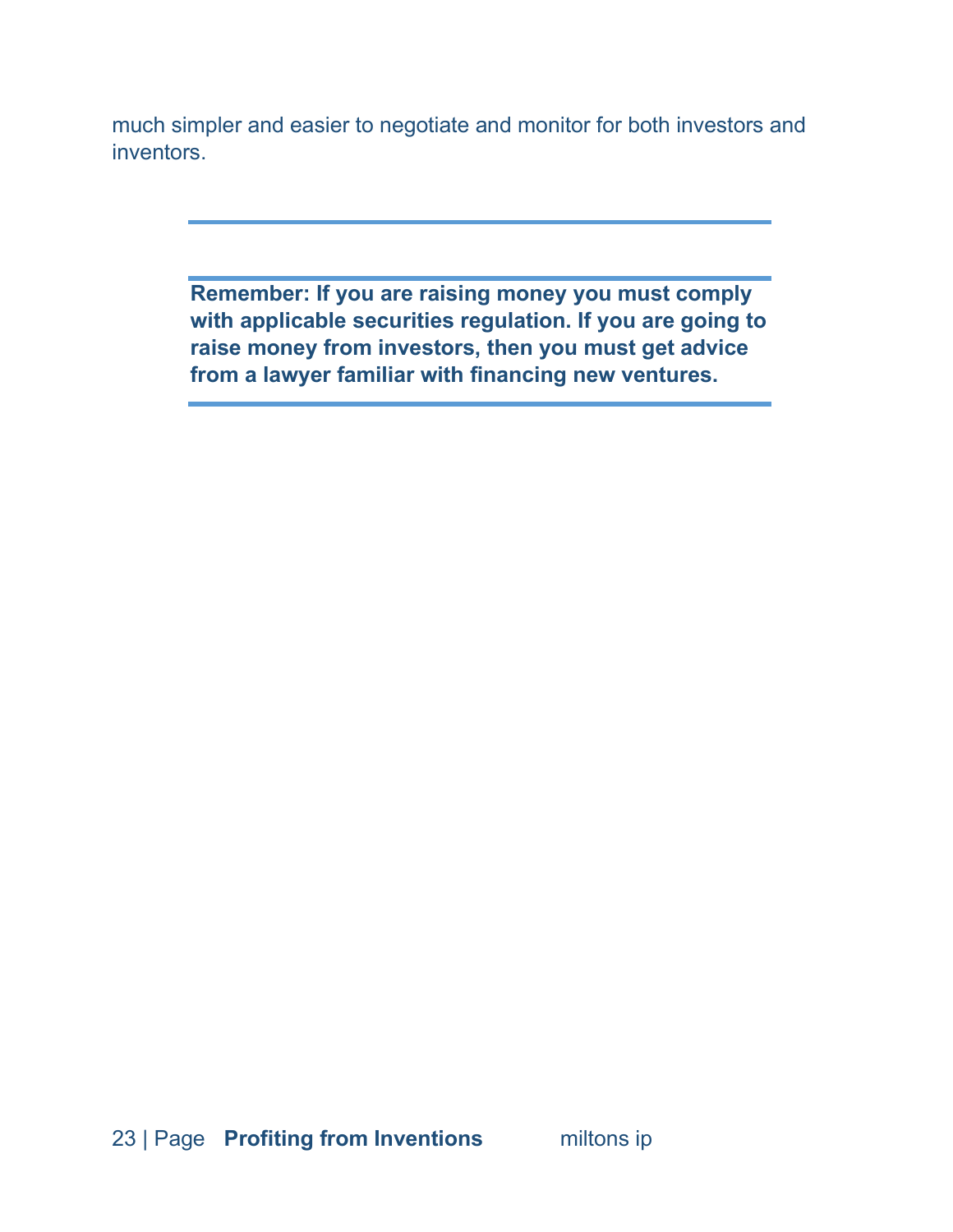# Some Cautionary Words About Invention brokers

Be very careful about most 'invention brokers'. There are a lot of people who pretend to be successful invention brokers, but there are very few ethical successful ones.

In our experience, a very large number of invention brokers are unscrupulous or simply not very good. These firms exist by charging inventors large fees (usually many smaller fees in small steps over time, and usually for such things as 'marketing materials' or 'presentation kits'). These firms rarely, if ever, make much money from successful brokerage of the invention to buyers.

In particular, if someone purports to broker inventions in all fields or a very wide range of fields then you should be very skeptical. Brokering requires expertise, contacts and efforts, and no one can be good at everything and know everyone.

If you are going to engage an invention broker, we strongly recommend that you do extensive due diligence on them, that you ask a lot of questions, that you only work with someone with demonstrated expertise in the industry that your invention is in, and that you are very careful about paying fees upfront especially for things like 'marketing packages' before they present your invention to prospective buyers.